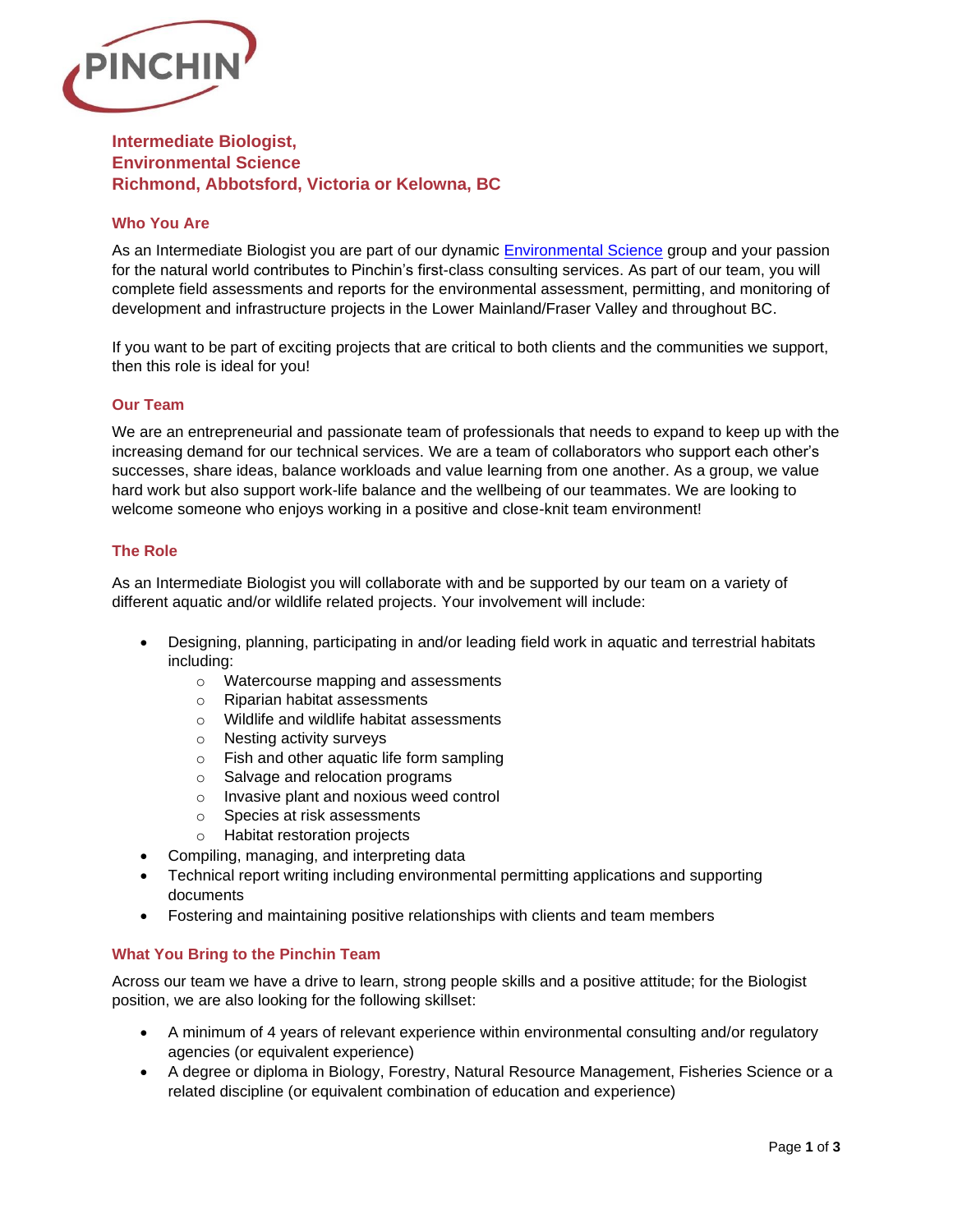

- Registered or ability to register with the College of Applied Biology (i.e., as a Registered Professional Biologist or B.I.T.) an asset
- Applied experience and skills identifying BC flora and fauna (vascular plants, birds, reptiles, amphibians, mammals, insects, and/or fish), identification of Species at Risk and habitats, and delineation of habitat types are considered assets
- Proven ability to safely lead field assessments of two to four people in a variety of settings and conditions
- Ability to collect, compile and analyze data from a variety of sources (e.g., community mapping networks, government databases, monitoring equipment, field assessments)
- Working knowledge of local government environmental bylaws, Provincial *Water Sustainability Act, Riparian Areas Protection Regulation, Wildlife Act*, Federal *Fisheries Act, Species at Risk Act, Migratory Birds Convention Act* considered assets
- Highly organized with the ability to coordinate multiple project deliverables within time constraints and budget limitations
- Strong technical writing skills in a consulting or regulatory environment (or equivalent)
- Electrofishing certificate, wilderness and natural areas skills/experience are considered assets
- Experience in the design and/or assessment of aquatic or riparian habitat for compensation considered an asset
- Valid driver's license, insurance & personal vehicle (work related travel expenses will be compensated)
- Availability to travel

#### **What's in it for you?**

Of course, we offer [competitive salaries and great benefits,](https://www.pinchin.com/working-at-pinchin/benefits/149) but what makes Pinchin stand out from the crowd? Above all else, we care about our employees as well as the world around us! We offer paid community involvement to encourage our staff to go out into the community and make a difference, whether it's cleaning up your city, volunteering in a shelter, or anything in between, we support you!

#### **Other Pinchin Perks and Benefits!**

Mentorship and career development programs, environmental initiatives, flexible workplace policy, casual dress code, paid personal days, three weeks' paid vacation to start, reimbursement for professional association membership dues, wellness spending account, social clubs, team building events, corporate hotel rates and much more! Take a look to see all Pinchin has to offer: [Pinchin Benefits](https://www.pinchin.com/working-at-pinchin/benefits/149)

*Please note that our recruitment process may involve online testing, depending on the position. As an employee of Pinchin, you will be required by our clients to undergo security clearances and, periodically, drug and alcohol testing in order to gain access to certain job sites. We thank all applicants for their interest in a career at Pinchin however, only those selected to continue will be contacted.* 

*As a condition of employment, selected candidates for operations positions will be required to provide proof of full vaccination against COVID-19 in order to meet client vaccination mandate requirements.* 

**\*\* No agency phone calls please\*\***

#### **Why Pinchin?**

At Pinchin, our employees are the heart of our business. If you're ready to build on your technical and project management skills, we have the resources and subject matter experts to support your career growth. We provide a dynamic and forward-thinking culture that is based on integrity, respect, social responsibility and a passion for learning.